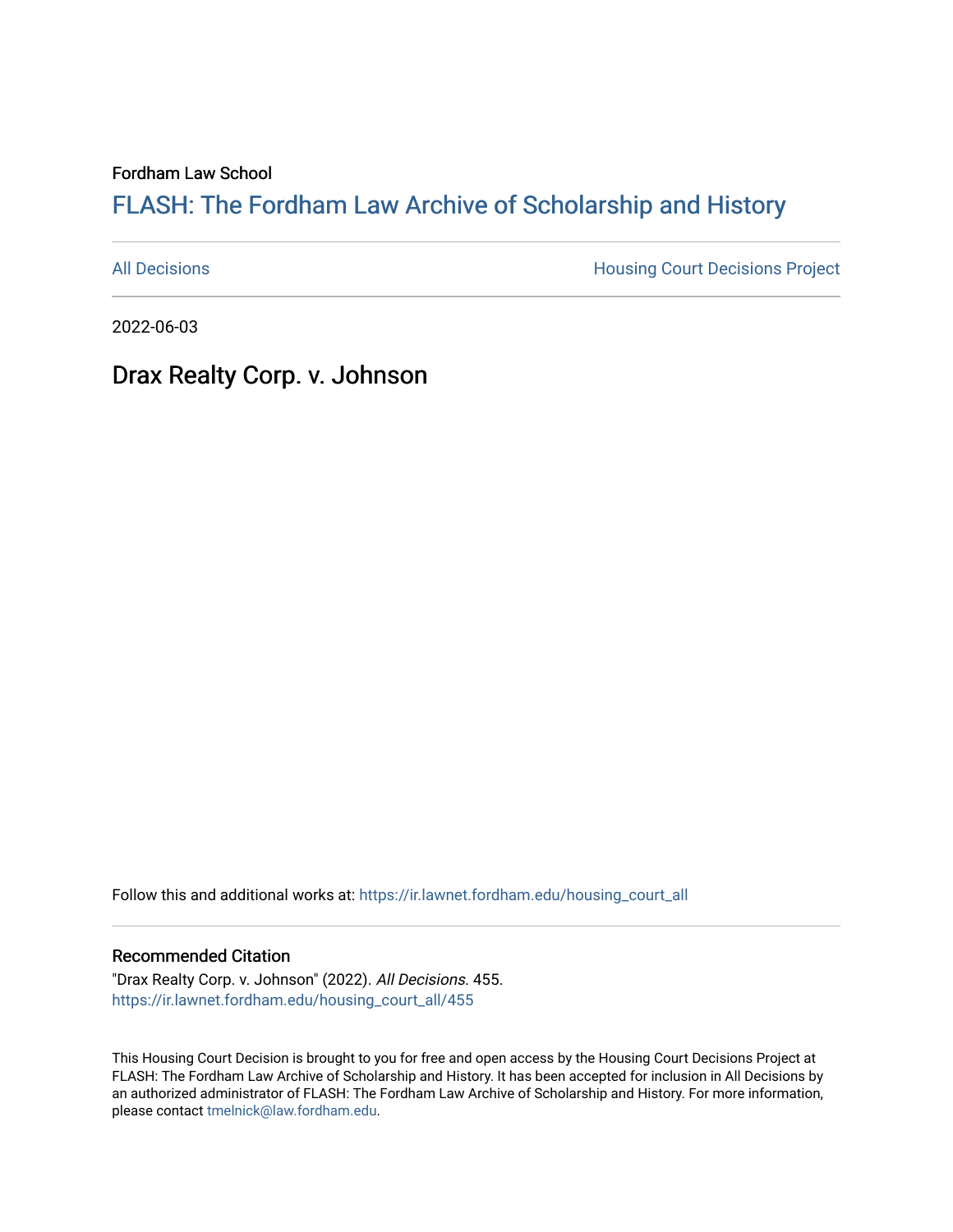| <b>Drax Realty Corp. v Johnson</b>                                                                                                                                                                                                     |
|----------------------------------------------------------------------------------------------------------------------------------------------------------------------------------------------------------------------------------------|
| 2022 NY Slip Op 31622(U)                                                                                                                                                                                                               |
| June 3, 2022                                                                                                                                                                                                                           |
| Civil Court of the City of New York, New York County                                                                                                                                                                                   |
| Docket Number: Index No. 063847/19                                                                                                                                                                                                     |
| Judge: Anne Katz                                                                                                                                                                                                                       |
| Cases posted with a "30000" identifier, i.e., 2013 NY Slip<br>Op 30001(U), are republished from various New York<br>State and local government sources, including the New<br><b>York State Unified Court System's eCourts Service.</b> |
| This opinion is uncorrected and not selected for official<br>publication.                                                                                                                                                              |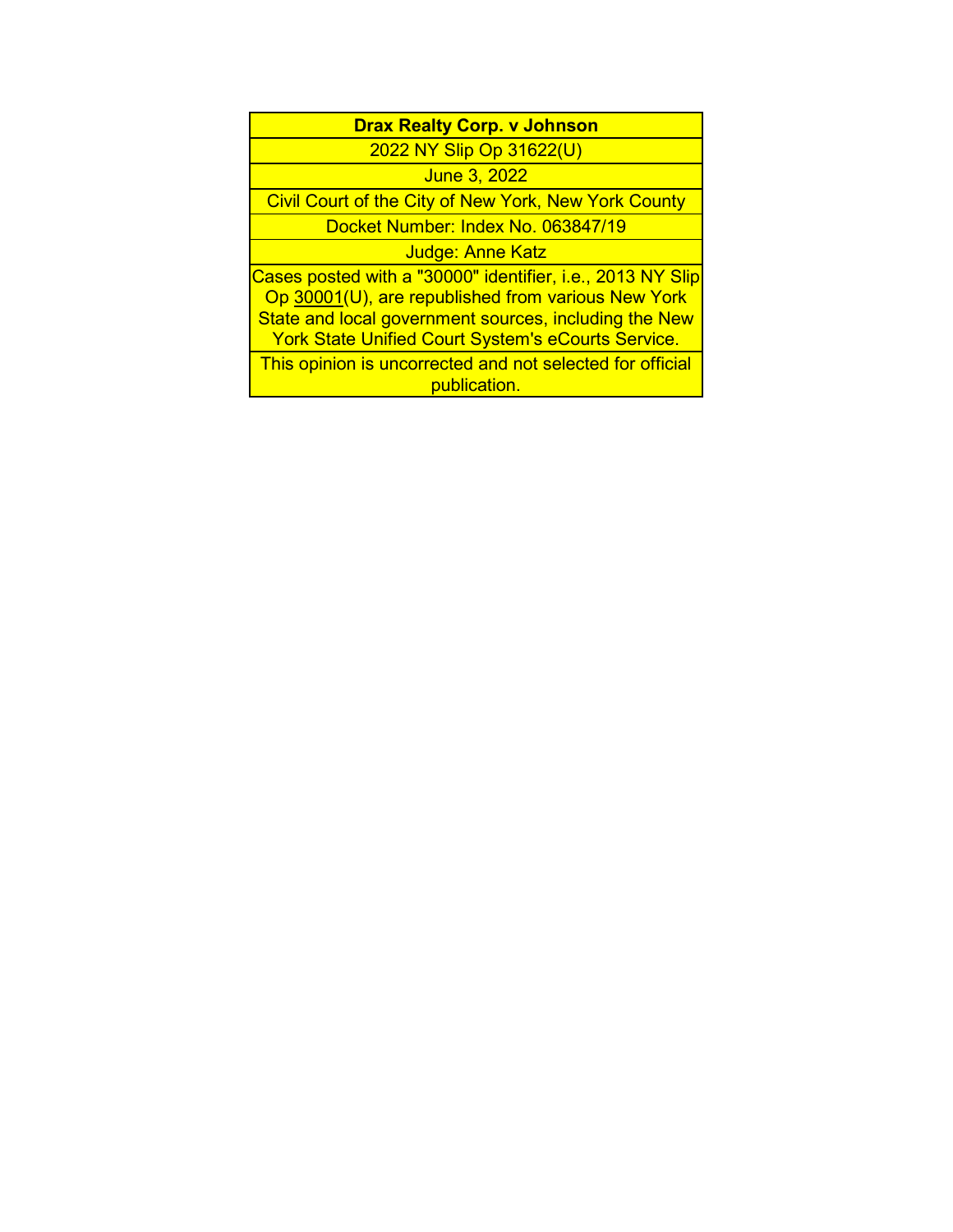NYSCEF DOC . NO. 36

## CIVIL COURT OF THE CITY OF NEW YORK COUNTY OF NEW YORK: TRIAL PART R

----------------------------------------------------x

Index No: 063847/19 DECISION/ORDER

DRAX REALTY CORP.,

Petitioner-Landlord,

-against-

TRACY JOHNSON,

Respondent-Tenant.

-------------------------------------------------x

Hon. A. Katz:

#### Procedural and Factual History

Petitioner moves this court for an Order permitting the execution of the warrant in the above referenced proceeding and respondent cross-moves to vacate the Judgment of Possession and the warrant of eviction, reinstate her tenancy and dismiss the proceeding.

This is a summary holdover proceeding predicated upon allegations that the respondent's behavior constitutes a "nuisance". Petitioner commenced this proceeding pursuant to a 7 Day Notice of Termination dated April 12, 2019. A trial commenced on October 29, 2019 and lasted several days. After trial, this Court issued a Decision and Order, dated January 16, 2020, which held that petitioner had proved that respondent's conduct rose to the level of nuisance. The Court granted petitioner a Judgment of Possession with issuance of the warrant forthwith and execution stayed sixty days. On February 10, 2020, the warrant was issued to Marshal Bia. However, due to the onset of the Covid-19 pandemic, petitioner alleges that it was unable to proceed on the warrant of eviction and evict respondent. Therefore, it now moves this current to permit execution of the warrant of eviction.

In opposition to petitioner's motion and in support of its cross-motion, respondent argues that the judgment of possession must be vacated and her tenancy reinstated. Respondent argues that she is entitled to a reinstatement of her tenancy because, after the conclusion of the trial, in or about November 19, 2019, petitioner offered her a two year renewal lease which was fully executed. Moreover, in November 2021, after issuance of the warrant of eviction to Marshall Bia on February 10, 2020, petitioner offered her another renewal lease which was signed in or about November, 2021. After respondent signed the second renewal lease, petitioner applied to NYCHA, as the administrator of the Section 8 voucher program, for an increase in respondent's rent subsidy. The request for the increase in respondent's rent subsidy was based upon the last renewal lease offered to respondent. Petitioner's request for a subsidy increase was granted by NYCHA effective March 1, 2022. According to the terms of the NYCHA Administrative Plan, prior to an approval of an increase in subsidy under Section 8, it is incumbent upon the landlord to provide NY CHA with a copy of the valid renewal lease.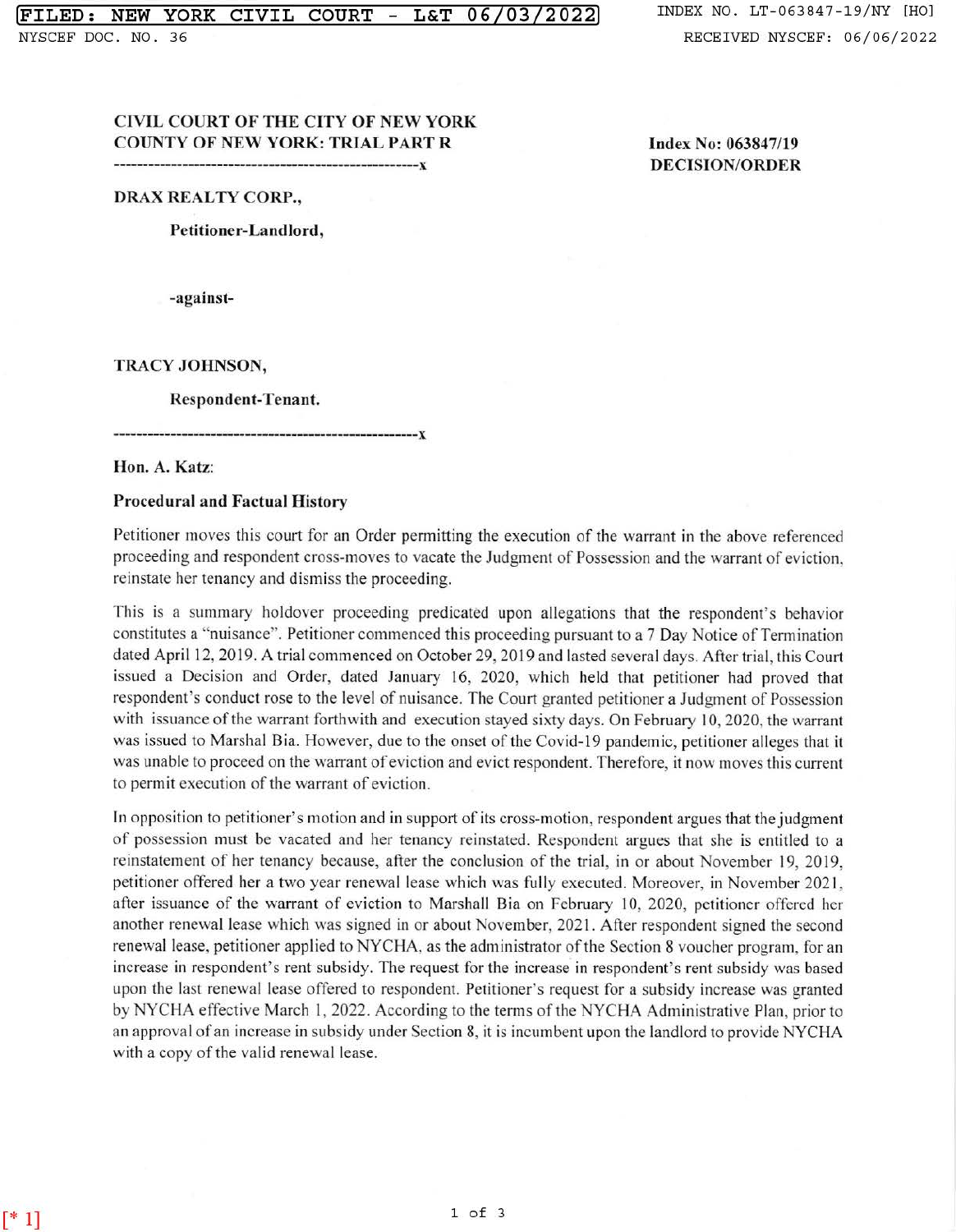NYSCEF DOC . NO. 36

To counter respondent's argument in its cross-motion, petitioner argues that it was obligated to offer respondent her renewal leases pursuant to *NY Rent Stabilization Law §2523.5*. Petitioner also argues that it was required to offer the renewal leases because a warrant of eviction had not issued. Had the warrant of eviction issued, petitioner conceded it would have cancelled the landlord-tenant relationship between the parties and created an exception to its obligation to offer a renewal lease. Petitioner also attached affidavits of complaining tenants to its motion which alleged the respondents nuisance behavior has continued and they fear for their safety.

#### Law Applied to the Facts

Although petitioner alleged that a warrant of eviction had not issued and therefore they were obligated to offer respondent a renewal lease as required by NY Rent Stabilization Law §2523.5, this is incorrect. At the time that respondent signed the second renewal lease, in or about November 2021, a warrant of eviction had been issued to Marshal Bia on February 10, 2020 and a landlord-tenant relationship between the parties no longer existed. Therefore, it is clear that once the landlord-tenant relationship was terminated, petitioner was not required to offer respondent the second renewal lease. Although petitioner did not return the second renewal lease to respondent, it is clear such lease existed and was valid as evidenced by its request to NYCHA to increase the rent subsidy, which was granted.

The issuance of the warrant of eviction on February 10, 2020 annulled the landlord-tenant relationship. *See RP APL 749[3}.* This case is similar to that of *Related Broadway Development v. Malo, 58 MiscJd 154 (A), 97 NYS3d 57 (2018),* where the Appellate Term, First Department held that once petitioner offered a renewal lease after the warrant of eviction issued, it reinstated the tenancy and any termination of the tenancy was vitiated. Additionally, as in *Malo, supra.,* in the renewal lease, petitioner failed to reserve its rights under the final judgment. *Everett D. Jennings Apts. L.P. v. Hinds, 12 Misc.3d, 139(A) (App. Term* 2<sup>nd</sup> Dept 2006). Respondent averred that she signed the renewal lease and it is clear that petitioner accepted the lease as it submitted the renewal lease to the NYCHA in order to be granted the subsidy increase. Accordingly, under the facts herein, respondent's current right of possession flows from the binding renewal lease and she cannot be dispossessed pursuant to the prior final judgment. See Malo, supra. *Malter of Stepping Stones Assoc. v. Seymour, 48 AD3d 581 (2008) Iv dismissed I 0 NY3d 953* (2008) and the petition must be dismissed.<sup>1</sup>

Accordingly, petitioner's motion to execute on the warrant is denied and the cross motion to dismiss the proceeding is granted.

This constitutes the decision and order of this Court.

<sup>&</sup>lt;sup>1</sup> Although this Court has reached the determination that the landlord tenant relationship has been reinstated between petitioner and respondent, it will briefly address respondents request to permanently stay the eviction pursuant to CPLR §2201, conditioned upon respondent's good behavior and ongoing supportive services. Although this Court has the broad authority and ample discretion to stay the proceeding, this Court would not use its authority to issue a stay under the circumstances herein. Despite respondent's allegations that she has received mental help and is no longer a nuisance, the Affidavits attached to Petitioner's motion tell a different story. It has been alleged that respondent's nuisance behavior continues and has even escalated. As such, a stay would not be appropriate.